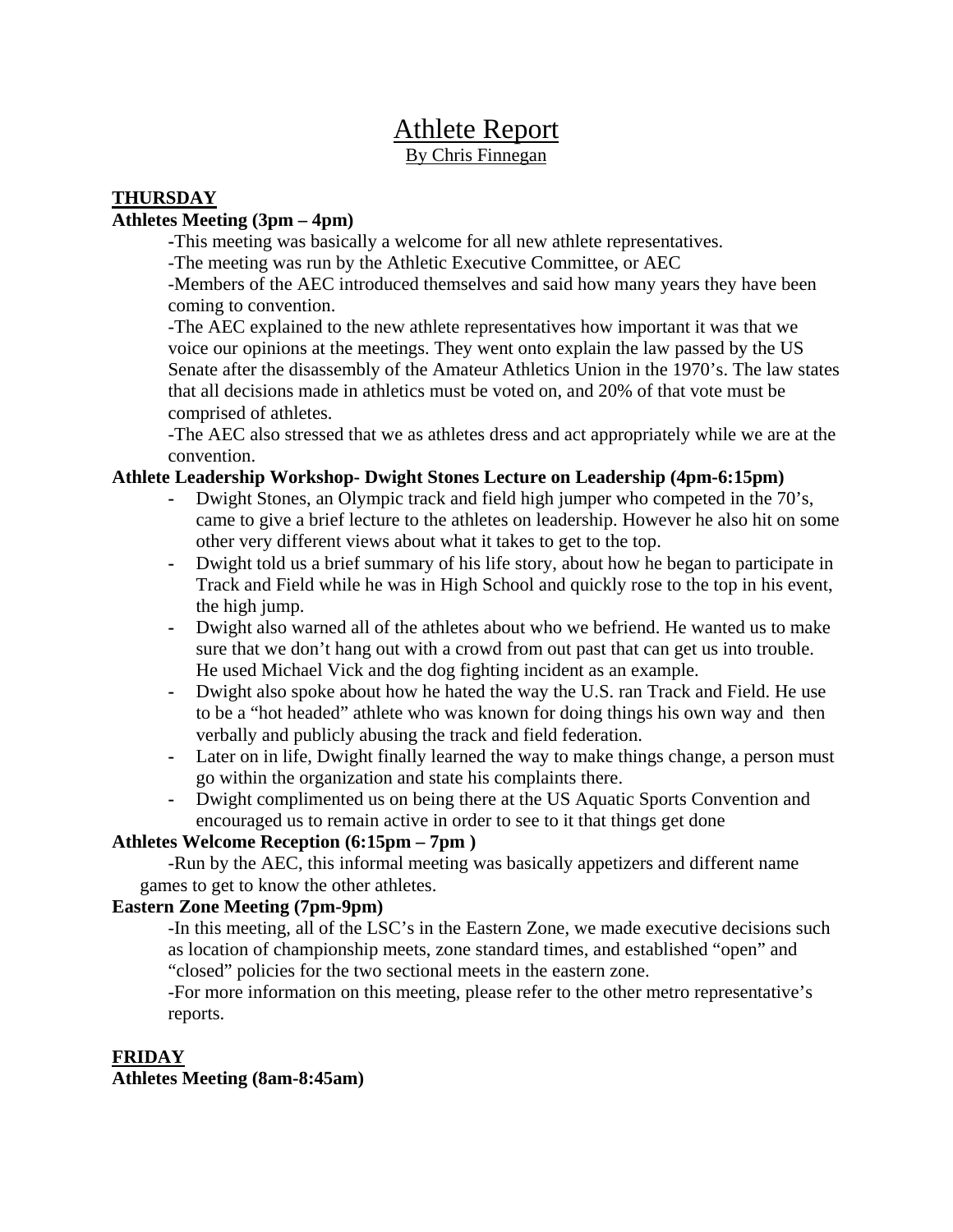-This meeting consisted of no real value. Nothing important was discussed and the meeting ended fairly shortly.

- I believe the only thing done was a quick review of some acronyms such as LSC, AEC, etc.

## **Athletes Board of Review (12pm – 2pm)**

- **-** This meeting was also run by the AEC,
- **-** The AEC explained how the House of Delegates meeting would be run by using *"Robert's Rules."* At the beginning of the meeting, every athlete received the 2006- 2007 USA Swimming Rule Book. For the duration of the 2 hours, we sat and discussed the different rules and procedures discussed in the book.
- **-** During this meeting we also broke up into our zones and had a meeting with the Head Athlete representative from our zone. We discussed better ways of keeping in communication throughout the year if necessary.

### **Eastern Zone Meeting (3:30pm-5:30pm)**

-In this meeting, the Eastern Zone Representatives continued to discuss information touched upon in the first meeting. We also heard from the head athlete representative, Hailey Smith, about what the athlete representatives discussed earlier in the day.

- New administrative representative positions were voted upon and filled\

#### **House of Delegates (7pm-9pm)**

-Since I was not eligible to vote at this meeting, it was not the most exciting one I attended. However it was interesting to see how the House of Delegates operates and it was a wonderful experience to be a part of.

# **SATURDAY**

### **Athletes Meeting (8:30am – 9:30am)**

**-**This meeting was similar to the day before. Mainly just going over some basic procedures for the athletes to use in the House of Delegates and the AEC educating us how to use the rule book when specific sections are mentioned.

**-**"*Robert's Rule's"* were also reviewed.

### **House of Delegates (10am -2pm – For all Representatives of USA Swimming)**

- The two main issues that concerned athletes during this concluding session of the House of Delegates were:

-Should Athletes under the age of 18 be able to serve on the National Board of Review?

-The National Board of Review is an extremely important body as its decisions effect each and ever member of USA Swimming

-Multiple adults suggested that athletes under the age of 18 should not be able to make important decisions that affect every member of USA Swimming .The athletes were successful in defending their abilities to make smart decisions and demonstrate maturity. They pointed out that it was up to the LSC's to elect smart, mature, appropriate people for the position of athlete representatives.

-Should there be more athlete representation in USA Swimming**?**